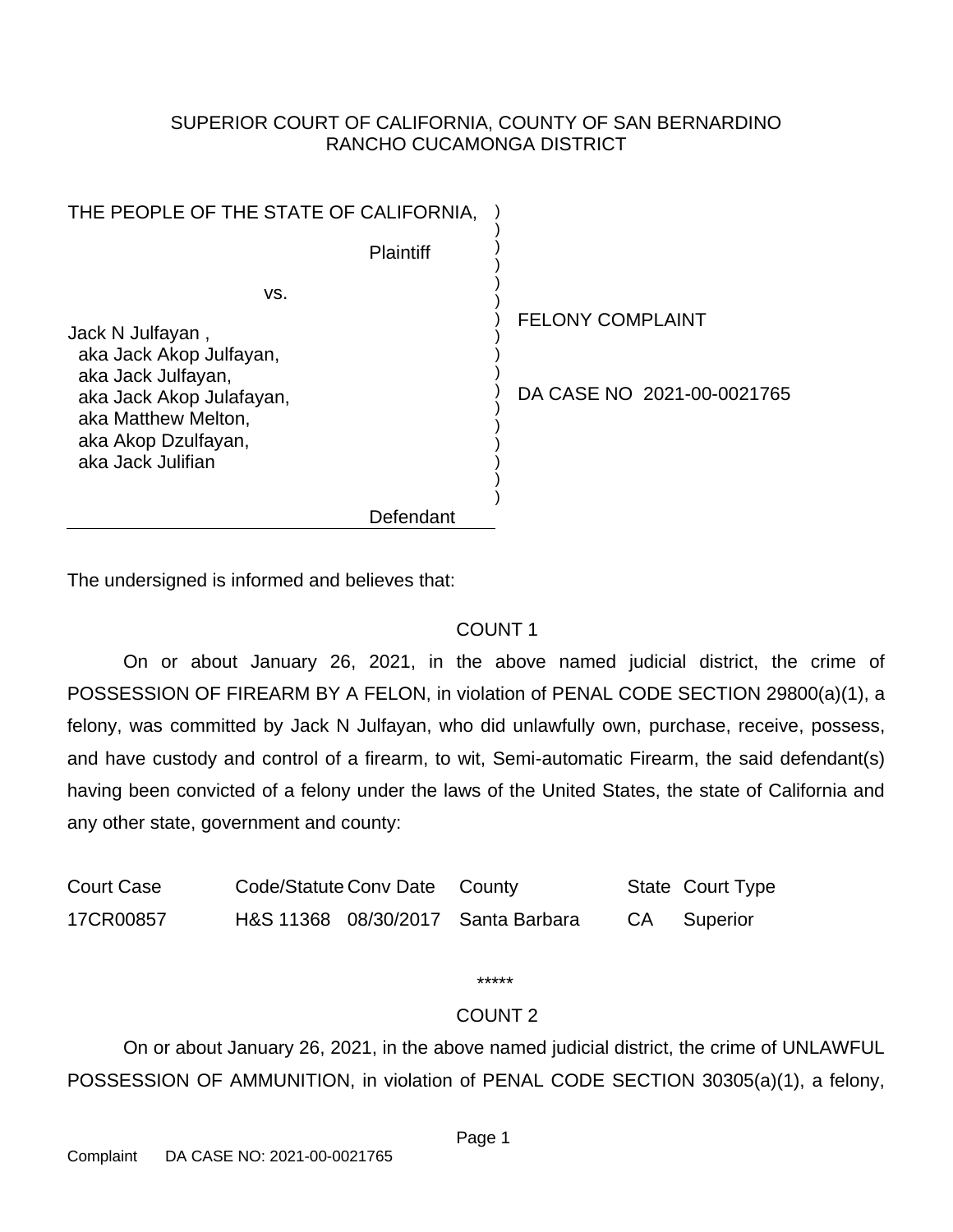was committed by Jack N Julfayan, who did own, possess, and have under his control ammunition and reloaded ammunition.

 It is further alleged that the defendant is prohibited from owning and possessing a firearm pursuant to Chapter 2 and 3 of Division 9 of the Penal Code and sections 8100 and 8103 of the Welfare and Institutions Code, having been previously convicted of the following offense(s):

Court Case Code/Statute Conv Date County State Court Type 17CR00857 H&S 11368 08/30/2017 Santa Barbara CA Superior

#### \*\*\*\*\*

#### COUNT 3

On or about January 26, 2021, in the above named judicial district, the crime of SECOND DEGREE COMMERCIAL BURGLARY, in violation of PENAL CODE SECTION 459, a felony, was committed by Jack N Julfayan, who did enter a commercial building occupied by Cvs Pharmacy with the intent to commit larceny and any felony.

## \*\*\*\*\* COUNT 4

On or about January 26, 2021, in the above named judicial district, the crime of POSSESSION OF FORGED DRIVER'S LICENSE, in violation of PENAL CODE SECTION 470b, a felony, was committed by Jack N Julfayan, who did unlawfully display, cause and permit to be displayed and possess a driver's license and identification card of the type enumerated in Penal Code Section 470a with the intent that said document be used to facilitate the commission of a forgery.

#### COUNT 5

On or about January 26, 2021, in the above named judicial district, the crime of UNAUTHORIZED USE OF PERSONAL IDENTIFYING INFORMATION, in violation of PENAL CODE SECTION 530.5(a), a felony, was committed by Jack N Julfayan, who did willfully and unlawfully obtain personal identifying information of Matthew Melton and used that information for an unlawful purpose and to obtain, and attempt to obtain credit, goods, services, real property, and medical information without the consent of Matthew Melton .

\*\*\*\*\*